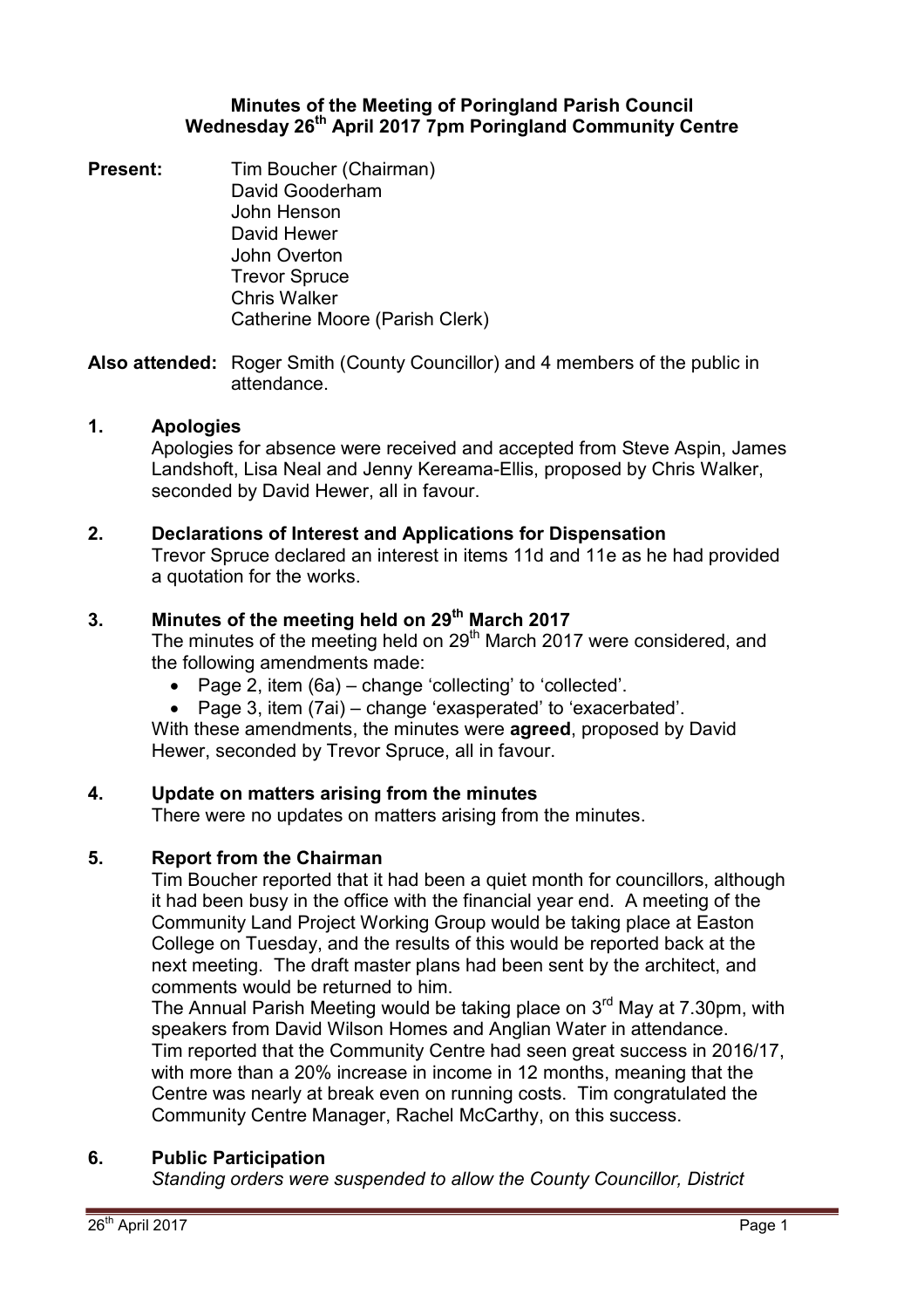*Councillors and members of the public to speak, proposed by David Hewer, seconded by John Henson, all in favour.* 

## **a)** District Councillors

John Overton reported that there had been concerns about the call for sites as part of the Greater Norwich Local Plans, with some mistimed information about those put forward for Poringland. It was clarified that although sites had been put forward, but that they were subject to assessment and consultation later in the year, and it was likely that the majority would be rejected during this process. The call for sites was not a formal planning process but was the first stage of the Local Plan, and it was important that residents contributed to the consultation at the correct stage. There was potentially a focus on smaller villages taking a fair share of development plans.

# **b)** County Councillor

Roger Smith noted that this would be his last meeting as he was not standing for the Norfolk County Council elections in May. The Trowse bypass 50mph limit had been installed, including the vehicle activated signs. He urged the Council to consider lobbying regarding the stacking lane for Poringland traffic. The Norfolk Youth Fund was available and gave an allocation of money for young people to develop educational and life skills.

The sewer pipe across to Whitlingham was progressing well.

Arminghall Lane had reopened ahead of schedule, and it was noted that Caistor Lane would be closed again from  $8<sup>th</sup>$  May to  $2<sup>nd</sup>$  July.

The school extension planning application being considered later in the agenda was developer funded, however Norfolk County Council did invest in new school buildings where appropriate.

Finally, Roger wished the Council well and noted that he had enjoyed his time as the County Councillor. He noted that the new County Council would have a challenge with no money for overspends, and an increased demand for services which would have to be managed, potentially choosing what services would be provided and to whom. The Chairman thanked Roger for his time as County Councillor, wishing him all the best, and those present gave Roger a round of applause.

# **c)** Public Participation

A member of the public expressed concern at the proposals to further extend the school, but noting that it was less intrusive than the 2014 application. He noted that the proposed roof line was 1 metre higher than the newest extension but was on the same floor level, and queried why this was. He noted the recovery ventilation unit for the toilets, and queried the noise levels and whether baffles would be used. He requested that these should be sited to ensure the least noise intrusion on neighbouring properties. He expressed concern about the increase in traffic that more pupils would cause in The Footpath and St Marys Road. He noted that although the car parking arrangement at the playing field alleviated the problem at the front of the school, it did not address the pedestrian entrance issues, noting that traffic on St Marys Road caused problems with the buses, and that the application did not fully address the issue of sustainable travel. He noted that he had emailed the school to raise his concerns but had not received a substantive reply.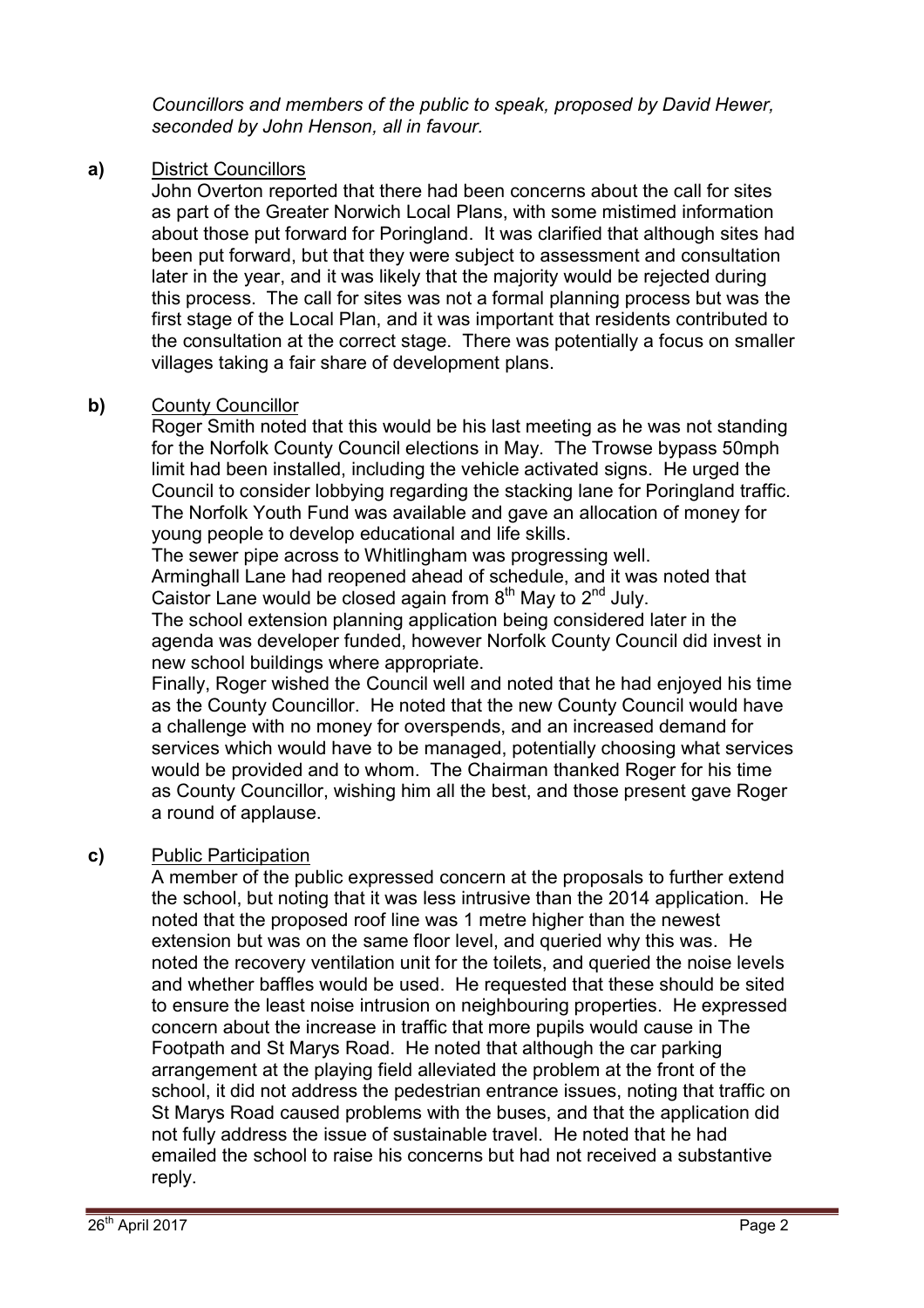A member of the public referred to the Council's commitment to pursue Anglian Water regarding the apparent lack of work on site, and noted that he was underwhelmed by their latest newsletter. He expressed concern regarding the traffic management and working arrangements at the Fiveways roundabout, noting that this had been scheduled for the Easter holidays but did not happen. The Chairman responded noting that he had questioned the lack of activity on site with Anglian Water, together with the arrangements for the roundabout and working hours, but had not seen any proposals yet. It was noted that the testing in Shotesham Road had taken 1 day, and that there was now a leaking connection on the new pipeline. It was suggested that the latest delays on The Street were due to problems clearing the pipe and cleaning to a suitable standard. It was felt that there should be better communication with the community on this matter.

A member of the public asked, in reference to the letter circulated regarding the Annual Parish Meeting, what was meant by 'discounted market homes'. The Chairman confirmed that his understanding was that these were properties only for sale to residents of the village, at a discounted rate, in perpetuity.

*Standing orders were reinstated.* 

#### **7. Planning**

- **a)**  Applications Received
- **i)**  2017/0833 3 Rosebery Avenue: Conversion of garage and extension to rear.

David Hewer had viewed the plans and visited the site, noting that neighbours had no objections. The proposal include a pitched roof over the garage and a flat roof on the remaining extension. The property had already been extended into the roof to make four bedrooms. It was **agreed** to make no comments on the application. Proposed by David Hewer, seconded by John Henson, all in favour. **Clerk**

**ii)** Y/7/2017/7006 Poringland Primary School, The Footpath: Application for a 2 classbase extension, including new cycle shelter and associated works and

change of use of former caretakers bungalow to educational use.

David Gooderham had viewed the plans and visited the site, noting that he and the Clerk had met with the Acting Headteacher to discuss the proposals. The proposal was a natural extension of the school, and discussion had taken place regarding whether the school could meet future demand with the growth of the parish, with this being the final viable extension to the school. The extension was not overly close to neighbouring properties. It was not clear why the ridge heights were being increased unless it was to give additional natural light into the classrooms. It was agreed that the low level noise from plant could be a problem, and that walking to school should be encouraged over driving. It was suggested that the area of least efficient use was the caretakers bungalow, which held a car park, garden and bungalow, which could perhaps be considered as a site for any further expansion should it be required. It was **agreed** to support the application, making comment on the **Clerk**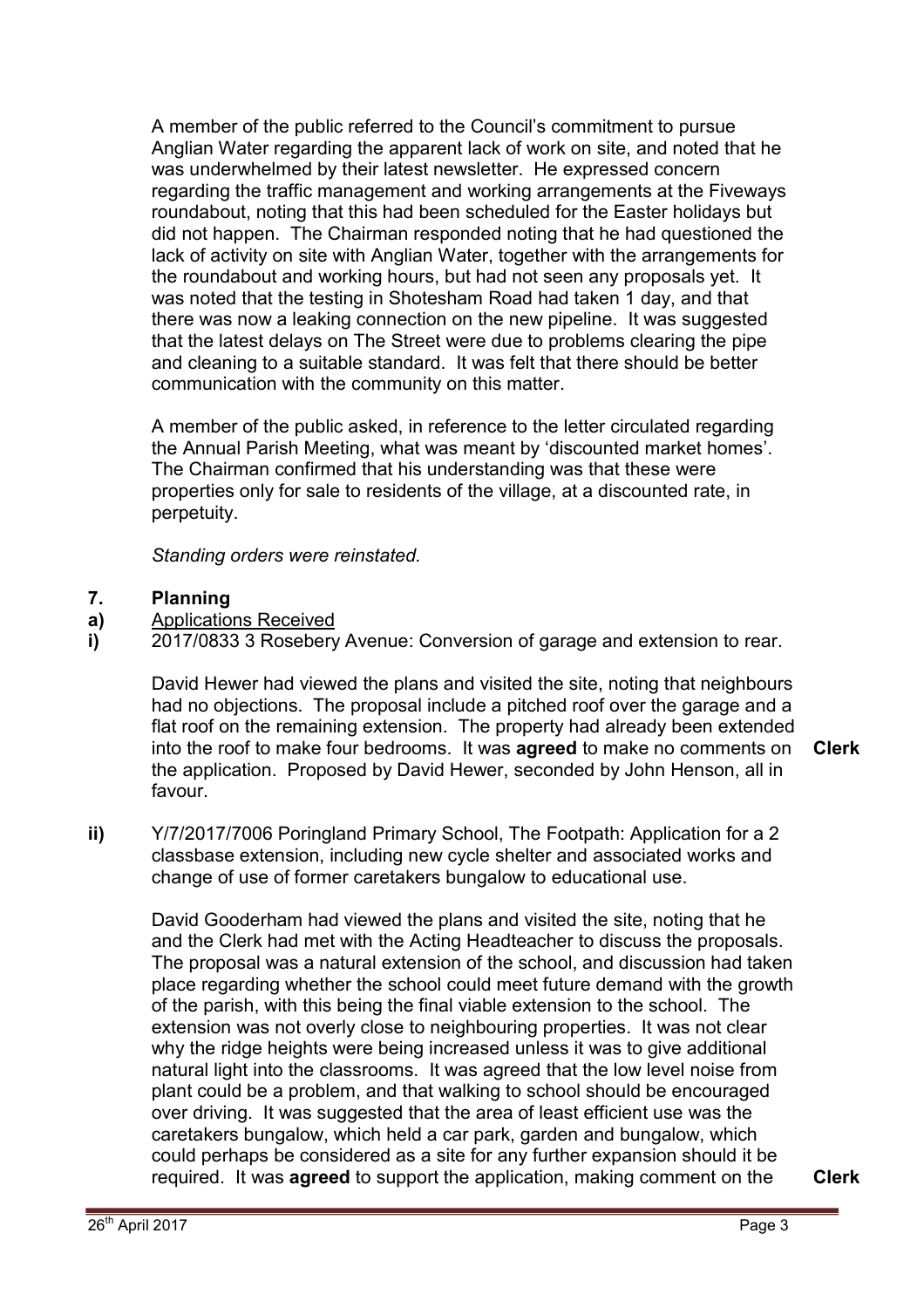access issues and traffic problems created in The Footpath and St Marys Road, and requesting consistent ridge heights across the site. Confirmation of the noise levels from plant on site should also be considered. Proposed by David Gooderham, seconded by John Henson, all in favour.

- **b)** Planning Decisions
- **i)**  2017/0317 Land to the rear of 35 The Street Oak Avenue: Four bedroom bungalow with single garage/carport. **WITHDRAWN**
- **ii)**  2017/0345 9 Malten Close: Loft conversion to provide additional bedroom, bathroom and storage. **APPROVED**
- **iii)**  2017/0551 Land south of 40 The Street: Variation of condition 1 of planning application 2016/0498 – increase garage size and 2 additional windows.

#### **APPROVED**

**iv)**  2017/0574 Land at Blackthorn Way: Oak (T3 on map, G1 on TPO schedule) – crown clean; remove hanging branch and crown lift of approx. 5-6 metres.

#### **APPROVED**

#### **8. Correspondence and Consultations**

#### **a)**  NHS England – Pharmacy in Poringland

The Council received a consultation proposing a new pharmacy in Poringland, and **agreed** to support the application, proposed by John Henson, seconded by Chris Walker, all in favour.

#### **9. Finance**

**a)**  Receipts, Payments, and Bank Reconciliation

The bank reconciliation, receipts and payments for March 2017 were presented. It was **agreed** to accept the documents, proposed by David Gooderham, seconded by Trevor Spruce, all in favour.

### **b)** Accounts for Payment

It was agreed to pay the following accounts, proposed by Chris Walker, seconded by David Gooderham, all in favour.

|                                           | <b>Staff Salaries</b>         | £5,325.53 |
|-------------------------------------------|-------------------------------|-----------|
| <b>HMRC</b>                               | <b>PAYE &amp; NIC</b>         | £1,860.39 |
| <b>Norfolk Pension Fund</b>               | Superannuation                | £1,932.20 |
| <b>Local Council Public Advisory Serv</b> | <b>Annual Subscription</b>    | £100.00   |
| <b>Norfolk Copiers</b>                    | Printing                      | £25.88    |
| <b>Norfolk Copiers</b>                    | <b>Quarterly Rental</b>       | £172.76   |
| Microshade                                | <b>Hosted IT</b>              | £138.36   |
| BТ                                        | Telephone and Broadband       | £43.77    |
| MailaDoc                                  | Annual Parish Mtg Mailshot    | £1,018.37 |
| <b>J&amp;A Saunders</b>                   | <b>Bus Shelter Cleaning</b>   | £50.00    |
| <b>Total Gas &amp; Power</b>              | Electricity                   | £826.79   |
| <b>ESPO</b>                               | <b>Comm Centre Gas</b>        | £143.44   |
| Anglian Water                             | <b>Comm Centre Water</b>      | £45.00    |
| WorldPay                                  | <b>Card Machine Charges</b>   | £3.67     |
| <b>HouseProud Commercial Ltd</b>          | <b>Relief Caretaking</b>      | £1,362.49 |
| Hugh Crane Cleaning Eqt                   | <b>Cleaning Materials</b>     | £224.64   |
| RamsayHolmes                              | Door Repair                   | £127.94   |
| Westcotec                                 | <b>Car Park Light Sensors</b> | £234.00   |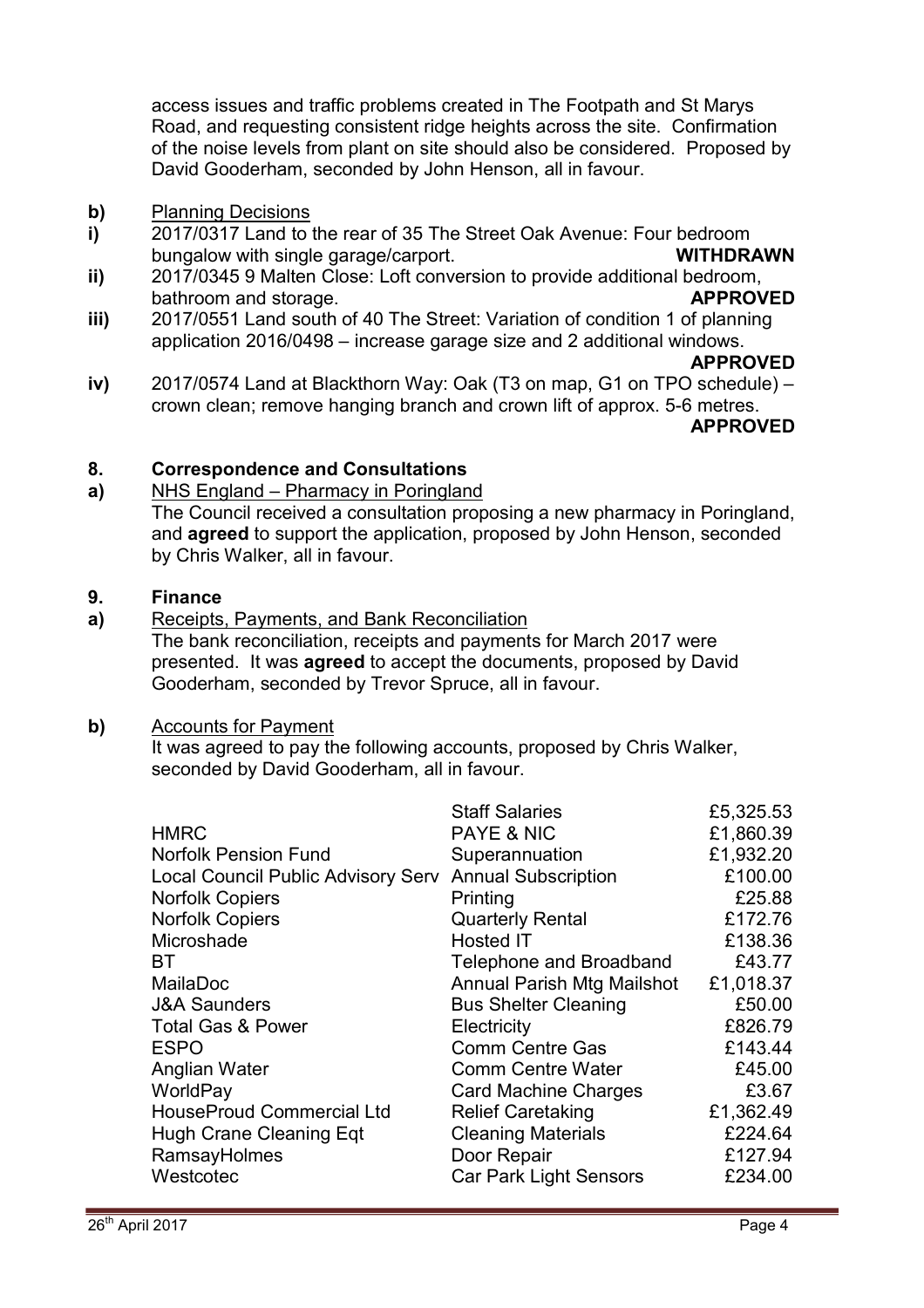| <b>Public Works Loan Board</b> | Loan Repayments               | £4,356.63 |
|--------------------------------|-------------------------------|-----------|
| Pitkin & Ruddock               | Air Conditioning Bar & Office | £7,529.05 |
| Veolia                         | Waste                         | £85.51    |
| Anglian Water                  | <b>Burial Ground Water</b>    | £17.93    |
| Anglian Water                  | <b>Playing Field Water</b>    | £154.56   |
| South Norfolk Council          | Rates - Football Pavilion     | £104.46   |
| South Norfolk Council          | Rates - Bowls Pavilion        | £31.14    |
| <b>Barclaycard</b>             | Maint / Bar / Office / Stamps | £791.30   |
| Ali Systems Ltd                | <b>Window Repair</b>          | £368.78   |
| <b>Spruce Landscapes</b>       | Comm Centre Grounds Maint.    | £226.00   |
| <b>Spruce Landscapes</b>       | <b>Burial Ground Maint.</b>   | £750.00   |
| <b>Derek Oliver</b>            | <b>Casual Hire Refund</b>     | £50.94    |
| <b>SLCC Norfolk</b>            | Summer Conference (4 places)  | £198.00   |
| Office Police and Crime Comm   | <b>Police Shed Lease</b>      | £200.00   |
| <b>MCL Mechanical Services</b> | Repair to Tap                 | £57.60    |
| Mrs A Barnes                   | <b>Playing Field Audit</b>    | £35.00    |
| C Moore                        | Petty Cash Top Up             | £10.63    |

**c)** Fourth Quarter Budget Comparison The fourth quarter budget comparison was **noted**, proposed by Chris Walker, seconded by David Hewer, all in favour.

#### **10. Advisory and Working Group Reports**

#### **a)**  Strategic Working Group Meeting

The report of the meeting was presented and the following recommendations **agreed**, proposed by John Overton, seconded by John Henson, all in favour:

- $\triangleright$  That appropriate sites for Tree Preservation Orders would be considered in consultation with the Tree Warden (it was noted that trees could now be listed as community assets). **Clerk / TS**
- $\triangleright$  That research would be carried out into the viability and process of producing a Neighbourhood Plan. **Clerk / JH**
- $\triangleright$  That the Parish Plan would be updated via a re-surveying of residents, including a tailored survey for young people, all of which would be online-based where possible.
- $\triangleright$  That the Council would accept street lights on new developments, but no plans to introduce them on existing developments, and for new developments only where a commuted sum for maintenance was included.
- $\triangleright$  That a meeting would be set up with the new County Councillor and Highways Engineer to discuss various highways issues in the parish. **Clerk**
- $\triangleright$  That the Council would consider a suitable response to the Community Governance Review consultation, to be agreed at the May 2017 meeting. **Clerk / DG**
- $\triangleright$  That prices would be obtained to plant a yew hedge between the new side and the cemetery extension, to allow this to grow up before the extension became used. **Clerk**

### **11. Other Matters**

**a)** Appointment to Fuel Allotment Trust

David Gooderham's term of office for the Fuel Allotment Trust had ended, it was **agreed** to appoint him for a further four years, proposed by John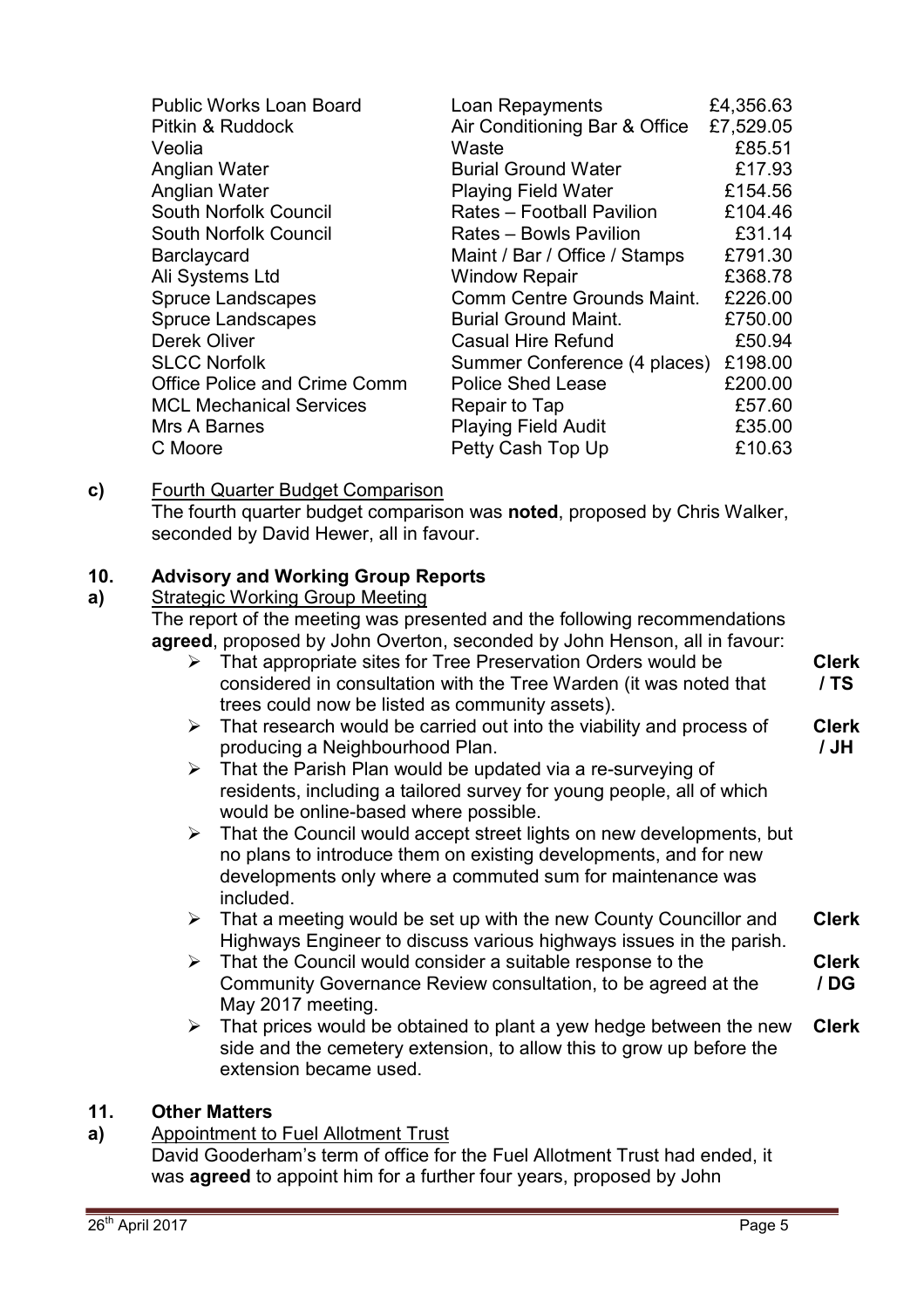|    | Overton, seconded by Chris Walker, all in favour.                                                                                                                                                                                                                                                                                                                                                                                                                                                                                                                                                             | <b>Clerk</b> |
|----|---------------------------------------------------------------------------------------------------------------------------------------------------------------------------------------------------------------------------------------------------------------------------------------------------------------------------------------------------------------------------------------------------------------------------------------------------------------------------------------------------------------------------------------------------------------------------------------------------------------|--------------|
| b) | <b>Accounting Software</b><br>The Clerk reported that the annual cost for Scribe would be increasing from<br>August, and that other sector-specific software was available at a lower cost.<br>It was agreed that the Clerk could review the Council's accounting software to<br>determine the best value for money in line with the Council's needs, proposed<br>by John Henson, seconded by David Hewer, all in favour. The Clerk was<br>asked to investigate the status of the Council's historic accounts if the<br>subscription to Scribe did not continue, and to ensure that records were not<br>lost. | <b>All</b>   |
| c) | <b>Roof Repair</b><br>The Chairman reported that the roof of the Community Centre was leaking<br>and that RG Carters Ltd had been contacted to establish whether any<br>warranty was still valid on the building, and to assess the repairs required.                                                                                                                                                                                                                                                                                                                                                         | <b>Clerk</b> |
|    | Trevor Spruce left the meeting as he had a pecuniary interest in the following<br>two items.                                                                                                                                                                                                                                                                                                                                                                                                                                                                                                                  |              |
| d) | <b>Repair to Village Green Grass Surface</b><br>It was noted that the surface of the village green had sunk where the drainage<br>works had taken place, and that it needed building up and re-seeding before<br>the village fete. A price had been supplied by Spruce Landscapes, at £200, it<br>was agreed to accept this price and carry out the works, proposed by David<br>Hewer, seconded by Chris Walker, all in favour.                                                                                                                                                                               | <b>Clerk</b> |
| e) | <b>Cemetery Project</b><br>It was agreed to appoint Spruce Landscapes to carry out the works to the bin<br>area at the cemetery at a cost of £1,329, proposed by David Hewer,<br>seconded by David Gooderham, all in favour.                                                                                                                                                                                                                                                                                                                                                                                  | <b>Clerk</b> |
|    | Trevor Spruce returned to the meeting.                                                                                                                                                                                                                                                                                                                                                                                                                                                                                                                                                                        |              |
| f) | <b>Annual Action Plan</b><br>The Annual Action Plan for 2016/17 was presented with updates and<br>completions, and it was agreed to accept this document, proposed by Chris<br>Walker, seconded by David Hewer, all in favour.<br>The draft Annual Action Plan for 2017/18 was presented, and it was agreed<br>that this would be finalised at the May meeting, in case any actions arose<br>from the Annual Parish Meeting.                                                                                                                                                                                  | <b>Clerk</b> |
| g) | <b>Scheme of Delegation</b><br>The scheme of delegation was re-approved for two years, proposed by David<br>Gooderham, seconded by Chris Walker, all in favour.                                                                                                                                                                                                                                                                                                                                                                                                                                               | <b>Clerk</b> |
|    |                                                                                                                                                                                                                                                                                                                                                                                                                                                                                                                                                                                                               |              |

# **12. Date of next meetings:**

- $\triangleright$  Wednesday 3<sup>rd</sup> May, 7.30pm, Annual Parish Meeting, Community Centre
- ▶ Wednesday 31<sup>st</sup> May, 7pm, Full Council, Community Centre

**c)** Roof Repair